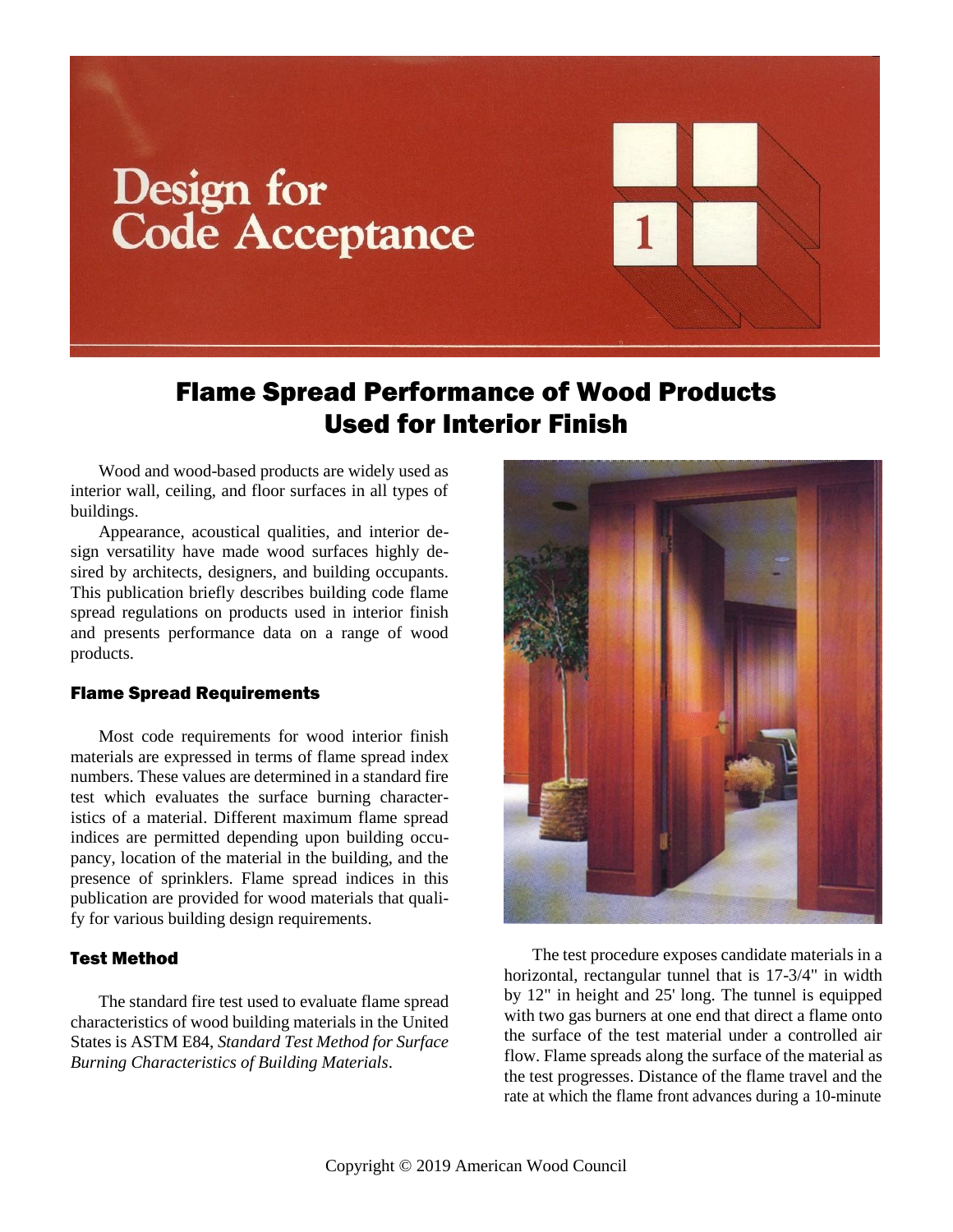exposure determine the calculated flame spread index (FSI).

To provide standard conditions for each test, the tunnel is calibrated such that the flame front reaches the end of the tunnel in approximately  $5\frac{1}{2}$  minutes when tested on the wood calibrant (23/32" red oak flooring conditioned to an average moisture content of  $7\pm0.5\%$ ), and to achieve an FSI of 0 when tested on  $\frac{1}{4}$ " fiber cement board. Flame spread indices for tested materials can range from 0 to over 1000.

At various times throughout the history of ASTM E84, changes have been made to the standard, affecting aspects such as test specimen conditioning and calculation procedures used to determine FSI values from raw data. Because of these changes, FSI values for particular products may change over time and it is not possible to directly calculate FSI values from some of the older ASTM E84 test data available; however, the classifications reported in these older test reports are deemed to be reasonable estimates.

#### Applicable Code Provisions

Section 803.1.2 of the 2018 *International Building Code* (IBC) defines classifications (Class A through Class C) for fire performance and smoke development. Each class corresponds to a specified range of FSI values, as shown in the following table:

**Material Classification Based on FSI**

| <b>Class</b> | <b>FSI Range</b> |
|--------------|------------------|
|              | $0 - 25$         |
| R            | 30-75            |
|              | 80-200           |

Table 803.13 of the IBC provides flame spread classification requirements for wall and ceiling finishes, based on occupancy, location, and presence of automatic sprinklers. Requirements for business and mercantile occupancy are as follows:

**Flame Spread Class Requirement for Business and Mercantile Occupancy**

| <b>Non-Sprinklered</b><br>Location |  | <b>Sprinklered</b> |  |  |  |
|------------------------------------|--|--------------------|--|--|--|
| Exit Stairway                      |  |                    |  |  |  |
| Exit Corridor                      |  |                    |  |  |  |
| Rooms                              |  |                    |  |  |  |

ASTM E84 makes mandatory reference to ASTM E2579 for wood specimen preparation and mounting, and ASTM E2404 for preparation and mounting of paper, polymeric, textile or wood veneer facings

intended to be applied on-site over a wood substrate. As such, ASTM E2579 and ASTM E2404 are indirectly referenced by the IBC and would therefore be considered part of the code insofar as they do not conflict with the code. ASTM E2579 requires interior finish products with a factory-applied facing or veneer to be tested as manufactured. ASTM E2404 specifies a standard wood substrate to which facings or wood veneer specimens must be applied for testing if they are intended to be installed on-site over a wood substrate. Note that materials having a thickness less than 0.036 inch applied directly to the surface of walls or ceilings are exempted from testing under IBC Section 803.2.

#### Wood Products

Many interior finishes, including wood-based materials, are hygroscopic, and their moisture content can affect flame spread performance. Conditioning of test specimens can play an important role in determining the classification of a specimen. ASTM E84 requires test specimens to be equilibrated under specified conditions of temperature and relative humidity (73.4±5°F and 50 ±5% relative humidity), which are within commonly accepted comfort ranges for interior spaces. Under these specified conditions, sawn wood products equilibrate to a moisture content of approximately 8% to 10%, according to the US Forest Products Laboratory's *Wood Handbook—Wood as an Engineering Material.*

Lumber, plywood, and other wood-based materials typically fall into Class B or Class C when tested and evaluated in accordance with ASTM E84. If the wood product is homogeneous, flame spread may be considered nearly independent of material thickness at thicknesses greater than 1/2".

Flame spread indices for a number of species of lumber are listed in Table 1. Flame spread indices for plywood, oriented strand board (OSB), particleboard, and medium density fiberboard (MDF) are listed i[n](http://www.awc.org/Publications/dca/dca1/dca1t1.html) [Table 2. F](http://www.awc.org/Publications/dca/dca1/dca1t1.html)or products such as softwood and hardwood plywood, the arrangement and type of components may also influence surface flame spread. Some such products are described by face veneer species and core composition in [Table 2](http://www.awc.org/Publications/dca/dca1/dca1t1.html). All ratings are based on the ASTM E84 test method.

As can be seen from the listed indices, *most tested wood products have a flame spread index less than 200,*  making them acceptable under current building codes for a wide range of interior finish uses. Flame spread indices for a range of proprietary wood-based interior finish materials, such as factory-applied overlay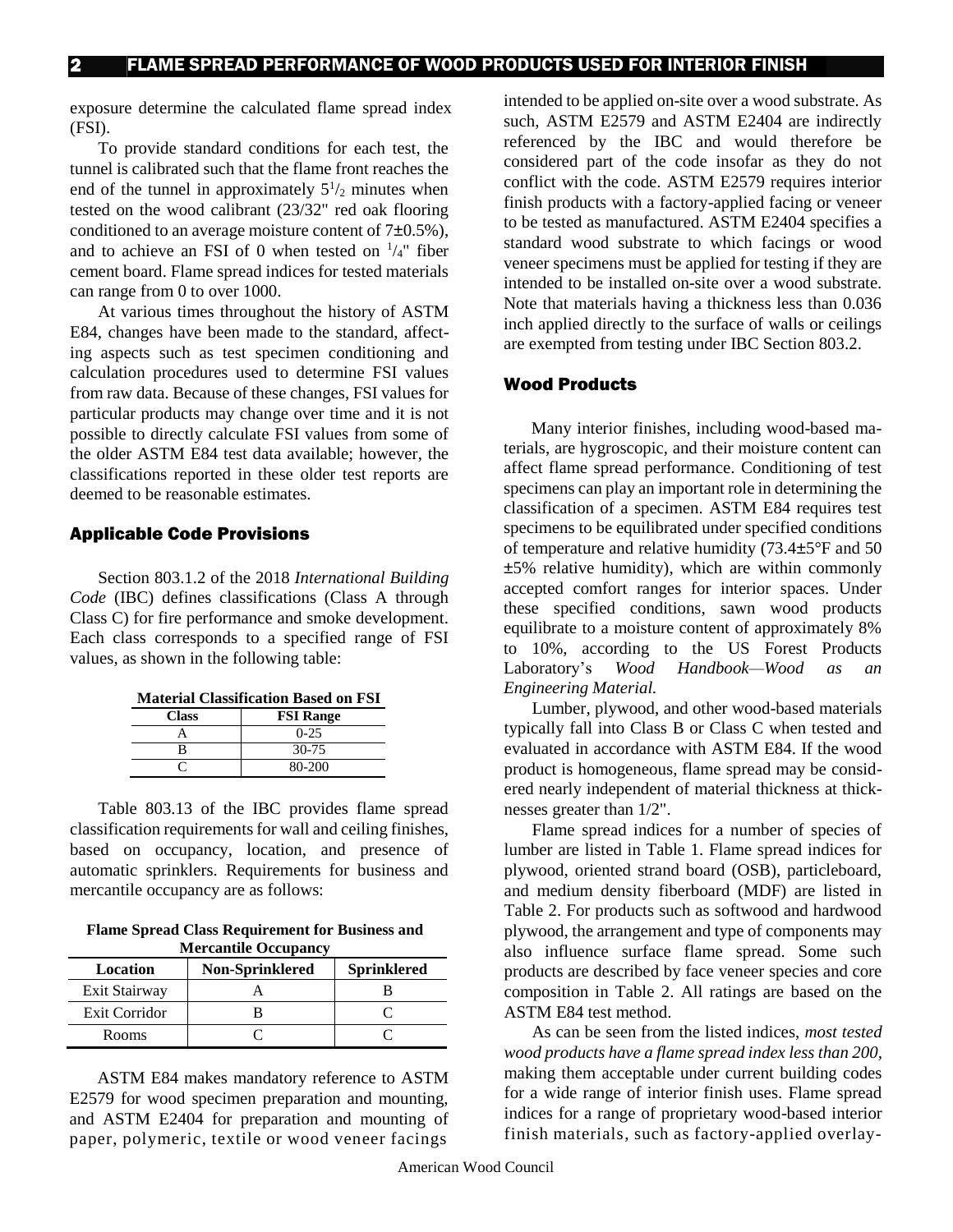finished products, are available from the manufacturer. Certification programs for these proprietary woodbased products typically consider the variability of the test method, material inputs, and production factors, to ensure ongoing compliance of certified product configurations. Ongoing certification of quality management systems and periodic testing are performed to identify potential changes in flame spread due to variations in production methods and materials. They account for the many possible configurations of face veneer species, veneer thickness, core types, suppliers, finishes, textures, and groove profiles from a manufacturer, all without testing every possible configuration. Compliance may be demonstrated through accredited third-party product labeling, listing programs, certification, or individual test reports.

Commercially available fire retardant treatments for wood and panel products can improve flame spread performance to Class A. Such products typically carry a label indicating their rating classification. Wood products utilizing a surface coating to achieve a Class A rating must be evaluated as a system.

A smoke-developed index was also measured for some of the wood products listed in Table 1 and Table 2. This index has a value of approximately 100 for the wood calibrant. None of the products tested and presented in this document have a smoke-developed index exceeding the code-specified limit of 450.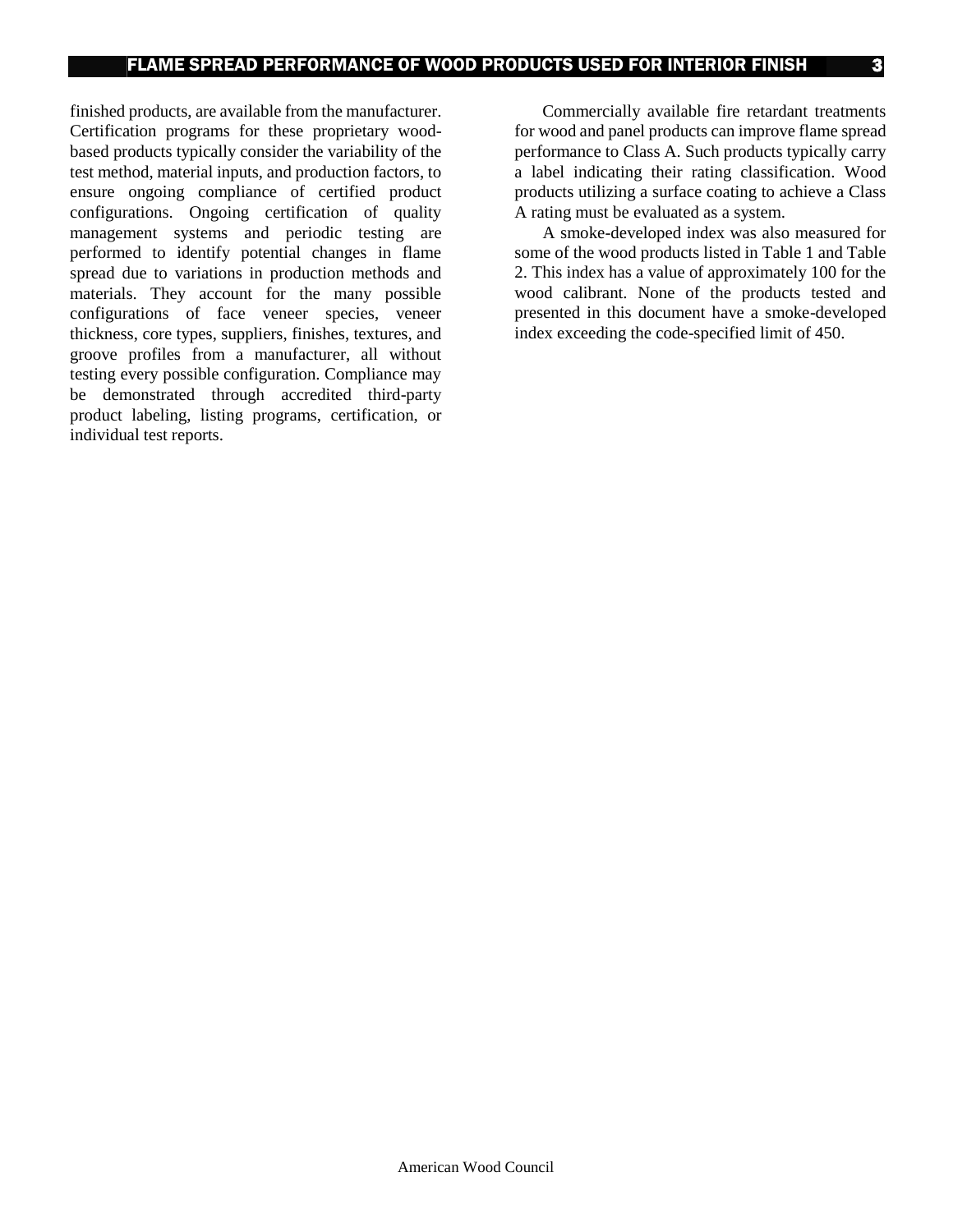| Table 1 |  | <b>Reported Flame Spread Indices of Solid Wood Products</b> |  |  |
|---------|--|-------------------------------------------------------------|--|--|
|---------|--|-------------------------------------------------------------|--|--|

| Material <sup>1</sup>                                      | <b>ASTM E84</b><br><b>Flame Spread</b><br><b>Index</b> | <b>Flame</b><br><b>Spread</b><br><b>Class</b> | <b>ASTM E84</b><br><b>Smoke Devel-</b><br>oped Index | Source <sup>2</sup>             |
|------------------------------------------------------------|--------------------------------------------------------|-----------------------------------------------|------------------------------------------------------|---------------------------------|
| Alder                                                      | 80                                                     | $\mathcal{C}$                                 | 165                                                  | HPVA T-14189 (2013)             |
| Aspen                                                      | 105                                                    | $\overline{C}$                                | $\overline{45}$                                      | Exova 15-002-475(C1) (2015)     |
| Birch, Yellow                                              | NA <sup>4</sup>                                        | $\mathsf{C}^4$                                | $\overline{NA}$                                      | UL527 (1971)                    |
| Cedar, Alaska                                              | 40                                                     | $\overline{B}$                                | 140                                                  | HPVA T-15591 (2017)             |
| Cedar, Alaska Yellow                                       | 50                                                     | $\, {\bf B}$                                  | 115                                                  | HPVA T-12704 (2008)             |
| Cedar, Eastern White                                       | 40                                                     | $\, {\bf B}$                                  | 200                                                  | HPVA T-15318 (2017)             |
| Cedar, Incense                                             | 45                                                     | $\overline{B}$                                | 150                                                  | HPVA T-15204 (2016)             |
| Cedar, Port Orford                                         | 60                                                     | B                                             | 150                                                  | HPVA T-12694 (2008)             |
| Cedar, Western Red                                         | 45                                                     | $\, {\bf B}$                                  | 125                                                  | HPVA T-15172 (2016)             |
| Cottonwood                                                 | NA <sup>4</sup>                                        | $\overline{C^4}$                              | <b>NA</b>                                            | UL527 (1971)                    |
| Cypress                                                    | $\overline{75}$                                        | $\overline{B}$                                | 200                                                  | HPVA T-14530 (2014)             |
| Douglas-fir                                                | 70                                                     | $\overline{B}$                                | 80                                                   | HPVA T-14253 (2013)             |
| Fir, Balsam                                                | 45                                                     | $\, {\bf B}$                                  | 105                                                  | HPVA T-15557 (2017)             |
| Fir, White                                                 | 40                                                     | $\, {\bf B}$                                  | 80                                                   | HPVA T-15088 (2016)             |
| Gum, Red                                                   | NA <sup>4</sup>                                        | $\overline{C^4}$                              | NA                                                   | UL527 (1971)                    |
| Hem-Fir Species Group <sup>3</sup>                         | 60                                                     | $\, {\bf B}$                                  | 70                                                   | HPVA T-10602 (2001)             |
| Hemlock. Eastern                                           | 35                                                     | B                                             | 175                                                  | HPVA T-15320 (2017)             |
| Hemlock, Western                                           | 40                                                     | $\overline{B}$                                | 60                                                   | Exova 15-002-475(A1) (2015)     |
| Maple (flooring)                                           | NA <sup>4</sup>                                        | $\overline{C^4}$                              | 155                                                  | CWC FP-6 (1973)                 |
| Maple (rough sawn)                                         | 35                                                     | $\, {\bf B}$                                  | 250                                                  | HPVA T-14573 (2014)             |
| Oak, Red or White                                          | NA <sup>4</sup>                                        | $\overline{C^4}$                              | $\overline{NA}$                                      | UL527 (1971)                    |
| Pine, Eastern White                                        | 70                                                     | B                                             | 110                                                  | HPVA T-14186 (2013)             |
| Pine, Idaho White                                          | NA <sup>4</sup>                                        | B <sup>4</sup>                                | 125                                                  | HPVA T-592 (1974)               |
| Pine, Jack                                                 | 50                                                     | $\, {\bf B}$                                  | 165                                                  | HPVA T-15556 (2017)             |
| Pine, Lodgepole                                            | 75                                                     | B                                             | 140                                                  | HPVA T-15029 and T-15069 (2015) |
| Pine, Ponderosa                                            | 55                                                     | $\, {\bf B}$                                  | 135                                                  | HPVA T-15067 (2016)             |
| Pine, Red                                                  | 115                                                    | $\overline{C}$                                | 65                                                   | Exova 15-002-475(B1) (2015)     |
| Pine, Southern Yellow                                      | 70                                                     | $\overline{B}$                                | 165                                                  | HPVA T-14254 (2013)             |
| Pine, Sugar                                                | 45                                                     | $\overline{B}$                                | 110                                                  | HPVA T-15068 (2016)             |
| Pine, Western White                                        | NA <sup>4</sup>                                        | B <sup>4</sup>                                | <b>NA</b>                                            | UL527 (1971)                    |
| Poplar, Yellow                                             | 125                                                    | $\overline{C}$                                | 125                                                  | HPVA T-14512 (2014)             |
| Redwood                                                    | 55                                                     | $\, {\bf B}$                                  | 135                                                  | HPVA T-14185 and T-14243 (2013) |
| Spruce, Black                                              | 45                                                     | $\, {\bf B}$                                  | 250                                                  | HPVA T-14053 (2013)             |
| Spruce, Black (4" thick,<br>3 layers of cross laminations) | 35                                                     | B                                             | 55                                                   | HPVA T-14054 (2013)             |
| Spruce, Eastern Red                                        | 65                                                     | B                                             | 170                                                  | HPVA T-15034 (2015)             |
| Spruce, Western White                                      | 45                                                     | $\, {\bf B}$                                  | 120                                                  | HPVA T-15032 (2015)             |
| Tamarack                                                   | 35                                                     | $\, {\bf B}$                                  | 90                                                   | HPVA T-15393 (2017)             |
| Walnut                                                     | 75                                                     | $\overline{B}$                                | 125                                                  | HPVA T-14526 (2014)             |

*Copyright © 2019 American Wood Council*

#### Table 1 Footnotes

<sup>1</sup>. Thickness of material tested is one-inch nominal except where indicated.

<sup>2</sup> Sources: CWC – Canadian Wood Council; Exova – Exova Warringtonfire North America; HPVA – Hardwood Plywood Veneer Association; UL – Underwriters' Laboratories. Test report numbers and year of test are indicated. Where multiple reports are cited, tabulated FSI and SDI values represent the average of values from the respective test reports.

<sup>3</sup>The Hem-Fir Species Group represents six species: Californian Red Fir, Grand Fir, Noble Fir, Pacific Silver Fir, Western Hemlock, and White Fir. The reported flame spread index represents a product containing a mixture of these species. When lumber is from a single species refer to the specific species flame spread index.

<sup>4</sup>Flame spread index cannot be directly determined from the referenced source; however, the reported Flame Spread Class is deemed to be a reasonable estimate based on changes to the analysis method of test results as reported within the referenced source.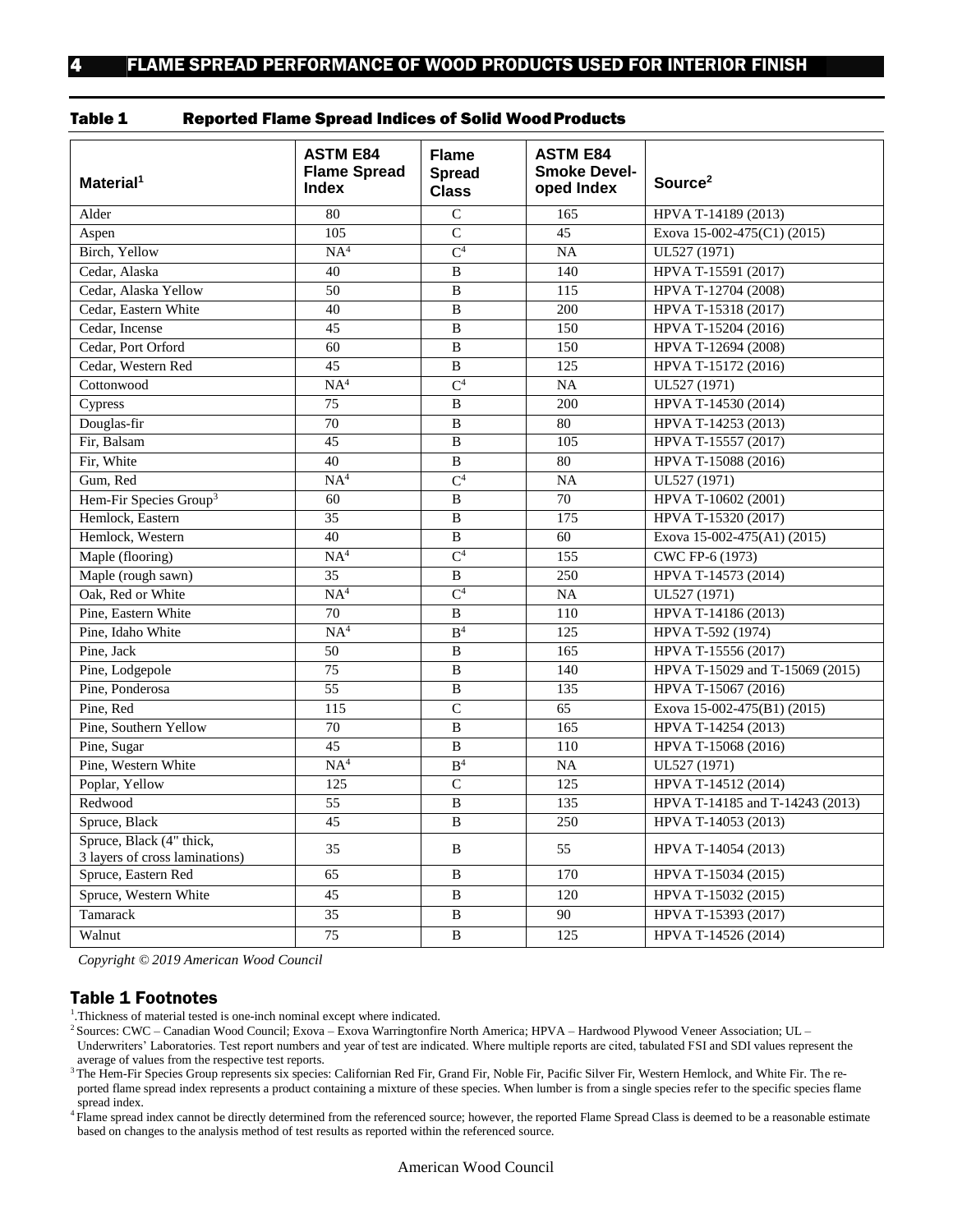| <b>Material</b>                                                         | <b>ASTM E84</b><br><b>Flame</b><br><b>Spread</b><br><b>Index</b> | <b>Flame</b><br><b>Spread</b><br><b>Class</b> | <b>ASTM E84</b><br><b>Smoke</b><br><b>Developed</b><br><b>Index</b> | Source <sup>1</sup>                        |  |
|-------------------------------------------------------------------------|------------------------------------------------------------------|-----------------------------------------------|---------------------------------------------------------------------|--------------------------------------------|--|
| <b>ORIENTED STRAND BOARD (Exterior Glue) 2</b>                          |                                                                  |                                               |                                                                     |                                            |  |
| 5/16"                                                                   | 127-138                                                          | $\mathsf C$                                   | 155-171                                                             | APA (1985)                                 |  |
| 3/8"                                                                    | 100                                                              | $\overline{\mathsf{C}}$                       | $\overline{95}$                                                     | HPVA T-15116 (2016)                        |  |
| 7/16"                                                                   | $115 - 155$                                                      | $\mathbf C$                                   | 75-130                                                              | APA 8901-8 (1989)                          |  |
| 15/32"                                                                  | 100                                                              | $\overline{C}$                                | 80                                                                  | HPVA T-15117 (2016)                        |  |
| 1/2"                                                                    | $75-172$                                                         | $\overline{C}$                                | 109-194                                                             | APA (1985)                                 |  |
| 19/32"                                                                  | 175                                                              | $\overline{C}$                                | 95                                                                  | HPVA T-14312 (2013)                        |  |
| 23/32"                                                                  | 100                                                              | $\overline{C}$                                | 60                                                                  | HPVA T-15118 (2016)                        |  |
| 3/4"                                                                    | 147-158                                                          | $\overline{C}$                                | 111                                                                 | APA (1985)                                 |  |
| $1 - 1/8"$                                                              | 110                                                              | $\overline{C}$                                | 115                                                                 | HPVA T-15298 (2016)                        |  |
| SOFTWOOD PLYWOOD (Exterior Glue) <sup>3</sup>                           |                                                                  |                                               |                                                                     |                                            |  |
| 1/4"                                                                    | NA <sup>5</sup>                                                  | $\mathrm{C}^5$                                | 55-200                                                              | UL R6829 (1973)                            |  |
| 3/8"                                                                    | NA <sup>5</sup>                                                  | $\overline{C^5}$                              | $22 - 144$                                                          | UL R6829 (1973)                            |  |
| 1/2"                                                                    | NA <sup>5</sup>                                                  | $\overline{C^5}$                              | $\overline{55}$                                                     | UL R6829 (1973)                            |  |
| 19/32"                                                                  | 95                                                               | $\overline{C}$                                | $\overline{50}$                                                     | HPVA T-14311 (2013)                        |  |
| 5/8"                                                                    | NA <sup>5</sup>                                                  | $\mathsf{C}^5$                                | $50 - 85$                                                           | UL R6829 (1973)                            |  |
| 1/4"<br>Douglas-fir Plywood                                             | 85                                                               | $\mathcal{C}$                                 | 70                                                                  | HPVA T-15293 (2016)                        |  |
| 3/8"<br>Douglas-fir Plywood                                             | 65                                                               | $\mathbf B$                                   | 60                                                                  | HPVA T-15295 (2016)                        |  |
| 15/32" Douglas-fir Plywood                                              | 40                                                               | $\overline{B}$                                | 50                                                                  | HPVA T-15114 (2016)                        |  |
| 23/32" Douglas-fir Plywood                                              | 35                                                               | $\overline{B}$                                | 55                                                                  | HPVA T-15294 (2016)                        |  |
| 11/32" Southern Pine Plywood                                            | $\overline{75}$                                                  | $\mathbf B$                                   | 115                                                                 | HPVA T-15113 (2016)                        |  |
| 15/32" Southern Pine Plywood                                            | 95                                                               | $\overline{C}$                                | 135                                                                 | HPVA T-15297 (2016)                        |  |
| 23/32" Southern Pine Plywood                                            | $\overline{65}$                                                  | B                                             | 175                                                                 | HPVA T-15296 (2016)                        |  |
| <b>HARDWOOD PLYWOOD 4</b>                                               |                                                                  |                                               |                                                                     |                                            |  |
| Ash 3/4" - Particleboard Core                                           | 135                                                              | $\mathsf{C}$                                  | 80                                                                  | HPVA T-9344 (1995)                         |  |
| Birch 1/4" - MDF Core                                                   | 120                                                              | $\overline{C}$                                | 200                                                                 | HPVA T-14750 (2015)                        |  |
| Birch 1/4" - Douglas Fir Veneer Core                                    | $\overline{115}$                                                 | $\overline{C}$                                | 40                                                                  | HPVA T-14911 (2015)                        |  |
| Birch 1/4" - Fuma Veneer Core                                           | 125                                                              | $\overline{\mathsf{C}}$                       | 15                                                                  | HPVA T-9665 (1996)                         |  |
| Birch 1/4" - High Density Veneer Core                                   | 165                                                              | $\overline{C}$                                | 65                                                                  | HPVA T-9234 (1995)                         |  |
| Birch 1/4" - Poplar Veneer Core                                         | 110                                                              | $\overline{C}$                                | 15                                                                  | HPVA T-14697 (2015)                        |  |
| Birch 3/4" - Combination Core                                           | 90                                                               | $\overline{C}$                                | 120                                                                 | HPVA T-14691 (2015)                        |  |
| Birch 3/4" - High Density Veneer Core                                   | 115                                                              | $\overline{C}$                                | 50                                                                  | HPVA T-9317 (1995)                         |  |
| Birch 3/4" - Particleboard Core                                         | 125                                                              | $\mathbf C$                                   | 100                                                                 | HPVA T-9431 (1995)                         |  |
| Birch 3/4" - MDF Core                                                   | 120                                                              | $\overline{C}$                                | 110                                                                 | HPVA T-14917 (2015)                        |  |
| Birch 3/4" - Aspen Veneer Core                                          | 135                                                              | $\overline{C}$                                | 70                                                                  | HPVA T-14700 (2015)                        |  |
| Birch 3/4" - Baltic Birch Veneer Core                                   | 120<br>$\overline{70}$                                           | $\overline{C}$                                | 70<br>55                                                            | HPVA T-14694 (2015)                        |  |
| Birch 3/4" - Douglas Fir Veneer Core<br>Birch 3/4" - Poplar Veneer Core | 95                                                               | B<br>$\overline{C}$                           | 140                                                                 | HPVA T-14704 (2015)<br>HPVA T-14689 (2015) |  |
| Birch 3/4" - Russian Birch Veneer Core                                  | 110                                                              | $\overline{C}$                                | 70                                                                  | HPVA T-14764 (2015)                        |  |
| Mahogany 3/4" - High Density Veneer Core                                | 105                                                              | $\overline{C}$                                | 90                                                                  | HPVA T-9354 (1995)                         |  |
| Maple 1/4" - Douglas Fir Veneer Core                                    | 130                                                              | $\overline{C}$                                | 45                                                                  | HPVA T-14910 (2015)                        |  |
| Maple 1/4" - Poplar Veneer Core                                         | 170                                                              | $\overline{C}$                                | 55                                                                  | HPVA T-14695 (2015)                        |  |
| Maple 3/4" – Combination Core                                           | 100                                                              | $\overline{C}$                                | 85                                                                  | HPVA T-14706 (2015)                        |  |
| Maple 3/4" - MDF Core                                                   | 130                                                              | $\overline{C}$                                | 70                                                                  | HPVA T-14763 (2015)                        |  |
| Maple 3/4" - Particleboard Core                                         | 85                                                               | $\overline{C}$                                | 75                                                                  | HPVA T-14912 (2015)                        |  |
| Maple 3/4" - Aspen Veneer Core                                          | 180                                                              | $\overline{C}$                                | 75                                                                  | HPVA T-14699 (2015)                        |  |
| Maple 3/4" - Baltic Birch Veneer Core                                   | 125                                                              | $\overline{C}$                                | 70                                                                  | HPVA T-14693 (2015)                        |  |

#### Table 2 Reported Flame Spread Indices of WoodPanels

*Copyright © 2019 American Wood Council*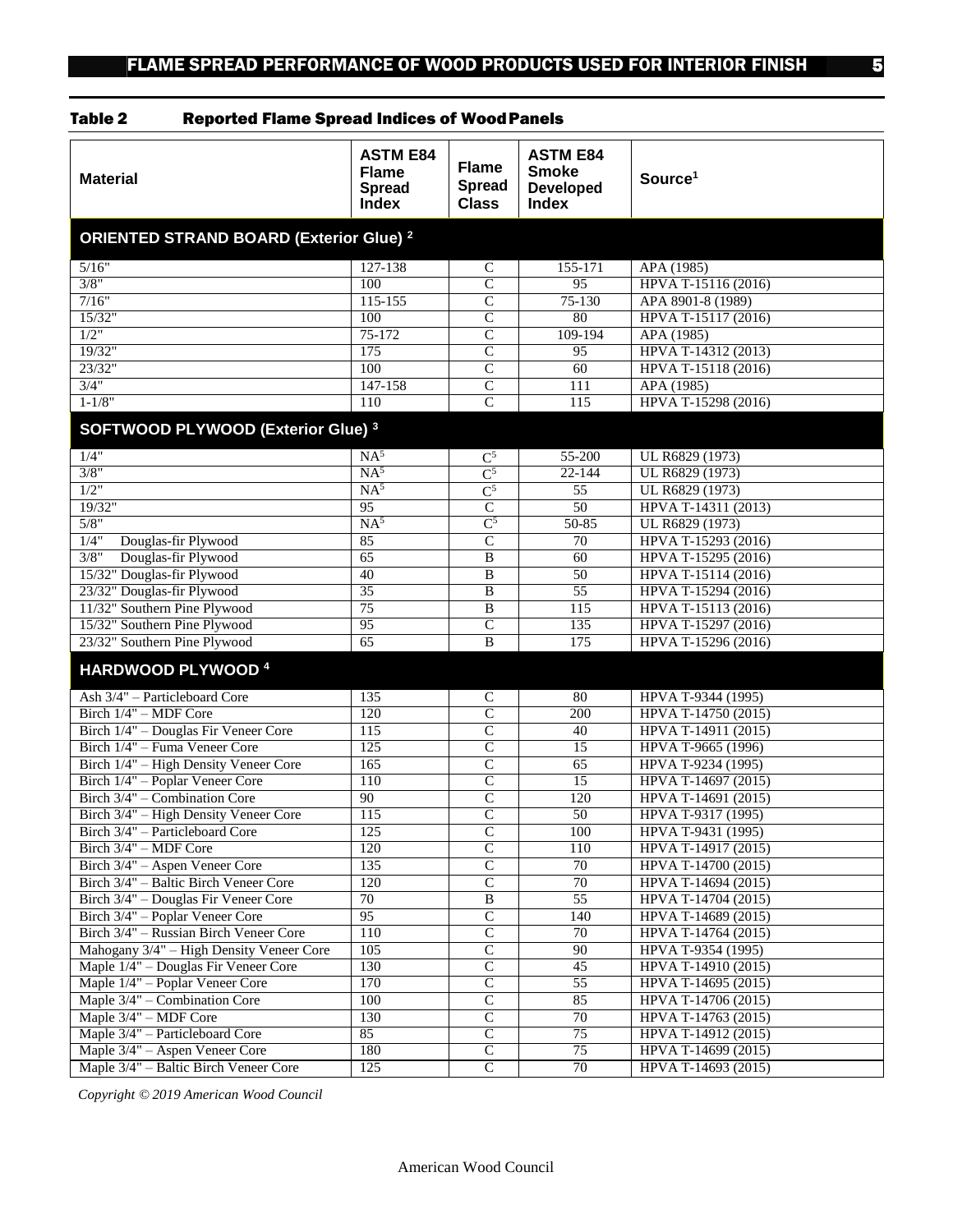| Maple 3/4" - Douglas Fir Veneer Core      | 95               | $\overline{C}$   | $\overline{50}$ | HPVA T-14703 (2015) |  |
|-------------------------------------------|------------------|------------------|-----------------|---------------------|--|
| Maple 3/4" - Poplar Veneer Core           | 150              | $\overline{C}$   | 60              | HPVA T-14702 (2015) |  |
| Maple 3/4" – Russian Birch Veneer Core    | 120              | $\overline{C}$   | $\overline{50}$ | HPVA T-14752 (2015) |  |
| Oak 1/4" - High Density Veneer Core       | 155              | $\overline{C}$   | 65              | HPVA T-9237 (1995)  |  |
| Oak 1/4" – Fuma Veneer Core               | 60               | $\overline{B}$   | 50              | HPVA T-14698 (2015) |  |
| Oak 1/4" - Poplar Veneer Core             | 140              | $\overline{C}$   | 60              | HPVA T-14696 (2015) |  |
| Oak 3/4" - Medium Density Fiberboard Core | 100              | $\overline{C}$   | 85              | HPVA T-14916 (2015) |  |
| Oak 3/4" - Combination Core               | 90               | $\overline{C}$   | 155             | HPVA T-14690 (2015) |  |
| Oak 3/4" - Particleboard Core             | 80               | $\overline{C}$   | 80              | HPVA T-14914 (2015) |  |
| Oak 3/4" - Aspen Veneer Core              | 160              | $\overline{C}$   | 75              | HPVA T-14701 (2015) |  |
| Oak 3/4" - Baltic Birch Veneer Core       | $\overline{105}$ | $\overline{C}$   | 80              | HPVA T-14692 (2015) |  |
| Oak 3/4" - Douglas Fir Veneer Core        | 60               | $\overline{B}$   | 65              | HPVA T-14762 (2015) |  |
| Oak 3/4" - Russian Birch Veneer Core      | $\overline{95}$  | $\overline{C}$   | 110             | HPVA T-14751 (2015) |  |
| Walnut 3/4"                               | NA <sup>5</sup>  | $\overline{C^5}$ | <b>NA</b>       | HUD (1973)          |  |
| <b>PARTICLEBOARD</b>                      |                  |                  |                 |                     |  |
|                                           |                  |                  |                 |                     |  |
| 1/3" (No Added Formaldehyde)              | 130              | $\mathsf{C}$     | 135             | HPVA T-14387 (2014) |  |
| 3/8"                                      | 150              | $\overline{C}$   | 65              | HPVA T-14350 (2014) |  |
| $1/2$ "                                   | 125              | $\overline{C}$   | 125             | HPVA T-14376 (2014) |  |
| 3/4"                                      | 95               | $\overline{C}$   | 130             | HPVA T-14296 (2014) |  |
| $\frac{3}{4}$ "                           | 135              | $\overline{C}$   | 80              | HPVA T-14351 (2014) |  |
| 3/4" Birch Particle Board                 | 80               | $\overline{C}$   | 95              | HPVA T-14913 (2016) |  |
| 3/4" (Floor Underlayment)                 | 110              | $\overline{C}$   | 80              | HPVA T-14315 (2013) |  |
| 1" (No Added Formaldehyde)                | 105              | $\mathbf C$      | 145             | HPVA T-14386 (2014) |  |
| <b>MEDIUM DENSITY FIBERBOARD (MDF)</b>    |                  |                  |                 |                     |  |
| 7/32"                                     | 125              | $\mathbf C$      | 200             | HPVA T-14370 (2014) |  |
| 5/8"                                      | 120              | $\overline{C}$   | 250             | HPVA T-9567 (1996)  |  |
| 3/4"                                      | 120              | $\overline{C}$   | 170             | HPVA T-14372 (2014) |  |
| 6mm (No Added Formaldehyde)               | 135              | $\overline{C}$   | 200             | HPVA T-14369 (2014) |  |
| 1/4"                                      | 135              | $\overline{C}$   | 300             | HPVA T-14371 (2014) |  |
| <b>HARDBOARD</b>                          |                  |                  |                 |                     |  |
|                                           |                  |                  |                 |                     |  |
| 0.118" Tempered Hardboard                 | 155              | C                | 150             | HPVA T-14313 (2013) |  |
| 0.386" Engineered Wood Siding             | $\overline{95}$  | $\overline{C}$   | $\overline{50}$ | HPVA T-14297 (2013) |  |

#### Table 2 Reported Flame Spread Indices of Wood Panels(continued)

*Copyright © 2019 American Wood Council*

#### Table 2 Footnotes

<sup>1</sup> Sources: APA – American Plywood Association; DOC – US Department of Commerce; HPVA – Hardwood Plywood Veneer Association; HUD – US Department of Housing and Urban Development Manual of Acceptable Practices to the HUD Minimum Property Standards; UL – Underwriters' Laboratories. Test report numbers and year of test are indicated.

<sup>2</sup> Values reported for oriented strand board (OSB) are derived from multiple tests performed on panels comprised of a variety of strand species, including aspen, Douglas-fir southern pine, and mixed softwood species.

<sup>3</sup> Flame spread classes and Smoke-Developed Indices reported for softwood plywood are derived from multiple tests performed on panels comprised of a variety of veneer species, including Douglas-fir, hemlock, southern pine and cedar.

<sup>4</sup>Flame spread classes and Smoke-Developed Indices reported for hardwood plywood are derived from multiple tests performed on panels comprised of a variety of face veneer species, core species and adhesive systems.

<sup>5</sup> Flame spread index cannot be directly determined from the referenced source; however, the reported Flame Spread Class is deemed to be a reasonable estimate based on changes to the analysis method of test results as reported within the referenced source.

Copyright © 1997, 1998, 2001, 2002, 2007, 2008, 2010, 2015, 2016, 2017, 2019 American Wood Council